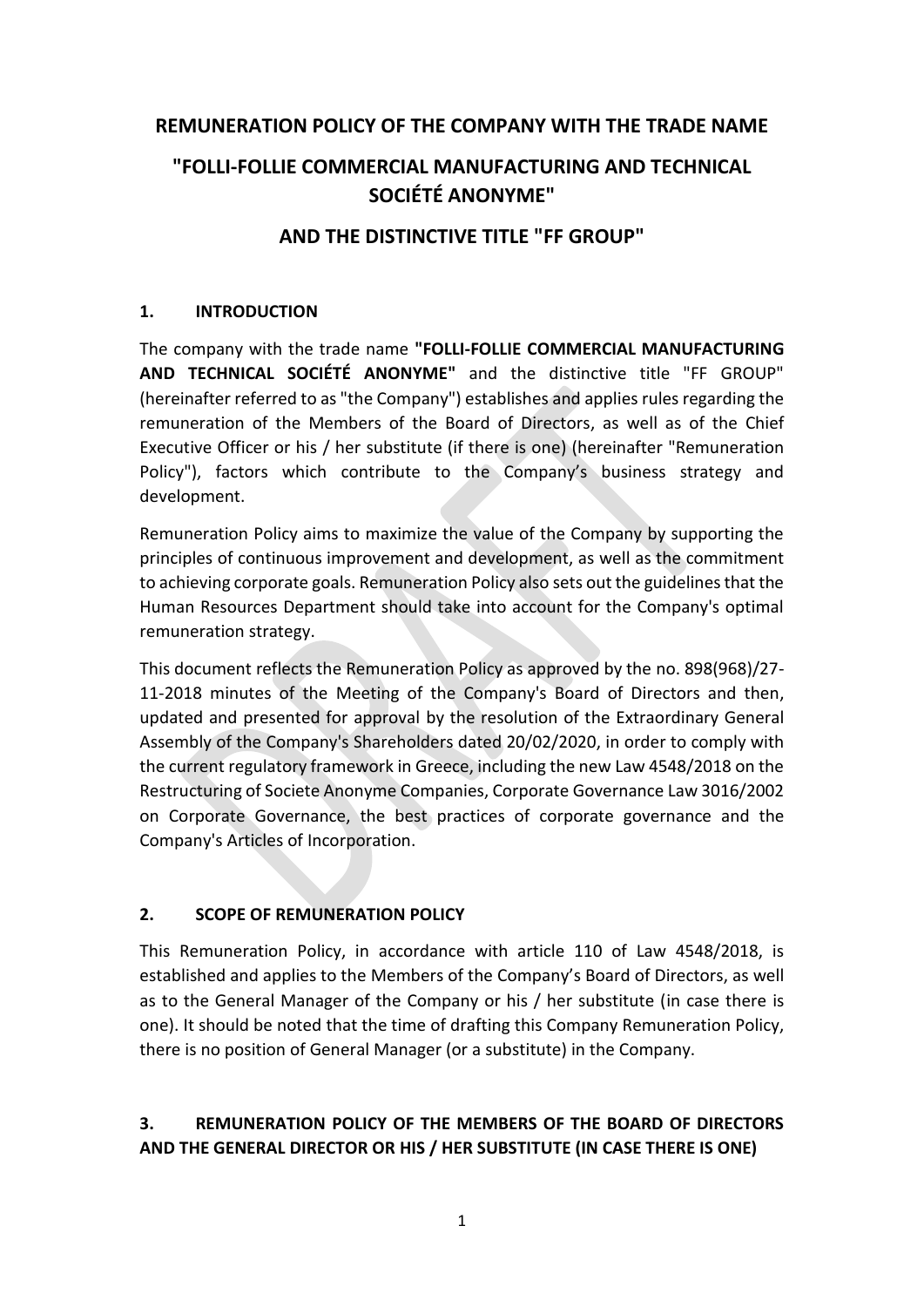### **3.1. Basic principles**

The Company adopts a remuneration and benefits framework in order to attract new Executives, as well as to motivate and retain capable, qualified and effective Executives (ie Senior Executives, Members of the Board of Directors or not). The Remuneration Policy is based on principles such as:

- Increase of performance
- Competitiveness
- Transparency
- Meritocracy
- Equal Treatment

The Remuneration Policy promotes effective risk management, while being a link between corporate goals and values, the Company's long-term interests, and the valves that are set to avoid conflicts of interest or excessive risk taking.

### **3.2. Aims of Remuneration Policy**

The aims of the Remuneration Policy are:

- compliance with the current framework (institutional, regulatory and supervisory)
- attraction, maintenance and motivation of capable Executives
- ensuring a sense of fair compensation reward for Executives
- identification of the Company's executives interests and needs with the Shareholders' interests and needs
- competitiveness of remuneration, while providing appropriate incentives to ensure value creation for the Company, to the benefit of all parties involved (Shareholders, Management, Executives, employees, suppliers, consumers, society).

### **4. FORMULATION AND REVIEW OF REMUNERATION POLICY**

The procedure of approving Remuneration Policy and any amendments thereto is set out in Law 4548/2018, as is in effect. The Company's Remuneration Committee drafts and submits Remuneration Policy for approval to the Company's Board of Directors. When discussing the remuneration of a Member of the Board of Directors, this Member shall not attend or participate in the discussion. After being approved by the Board of Directors, Remuneration Policy is submitted for approval to the General Assembly of the Company's Shareholders.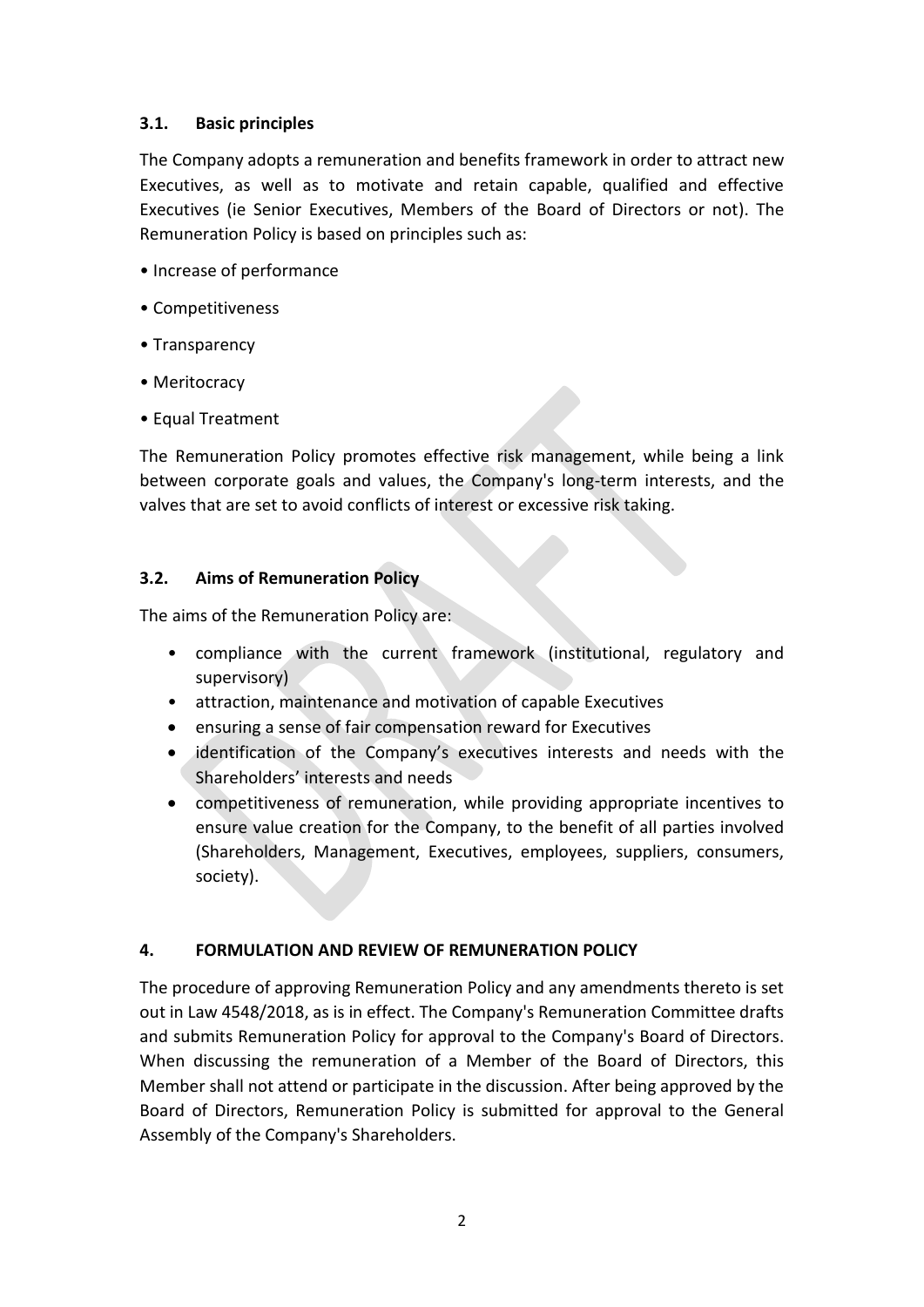The Remuneration Committee reviews, at least once a year, the alignment of the Remuneration Policy with the Company's business strategy and, in case of misalignment, recommends amendments to the Remuneration Policy, to the Board of Directors. Every four years (or whenever there is a need for an amendment), after recommendation of the Remuneration Committee, the Board of Directors submits the new Remuneration Policy to the Shareholders for approval. The Company is obliged to submit the Remuneration Policy to the General Assembly for approval, whenever there is a significant change in the conditions under which the current Remuneration Policy was drawn up and, in any event, every four (4) years after its approval.

### **5. REMUNERATION OF NON-EXECUTIVE MEMBERS OF THE BOARD OF DIRECTORS AND INDEPENDENT NON-EXECUTIVE MEMBERS**

Remuneration of Non-executive Members and independent Non-Executive Members of the Board of Directors is proportional to the time the Non-Executive members of the Board of Directors spend for the meetings of the Board of Directors and their participation in Committees.

Non-Executive Members (independent or Non-independent) of the Board of Directors receive a basic annual remuneration for their participation in the Board of Directors, for the time they spend on Board meetings, as well as for performing the tasks assigned to them.

Non-Executive (independent and Non-independent) Members may also be paid an additional fixed amount of money, in case of any additional responsibilities or duties, such as joining Committees and taking over the Presidency of any of them.

Remuneration of Non-Executive Members and independent Non-Executive Members of the Board of Directors shall be paid in Euros and is subject to the deductions according to tax and insurance law. The amount payable shall take into account the time required and the participation of each Non-Executive Member in the meetings of the Board of Directors and the Committees.

Non-Executive Members (independent and Non-independent), at the time of drafting of this Remuneration Policy, are not eligible for benefits, pensions or other long-term incentives, while no bonus (except in case there are exceptional circumstances) or stock options or performance-related allowances are provided.

# **6. REMUNERATION OF EXECUTIVE MEMBERS OF THE BOARD OF DIRECTORS - STRUCTURE OF REMUNERATION**

Total Remuneration of Executive and Non-Executive Members of the Board of Directors includes fixed parts and is based on a basic annual fee and in addition, to annual fees for joining Committees. Members of the Board of Directors may receive variable remuneration only under exceptional circumstances. The Board of Directors,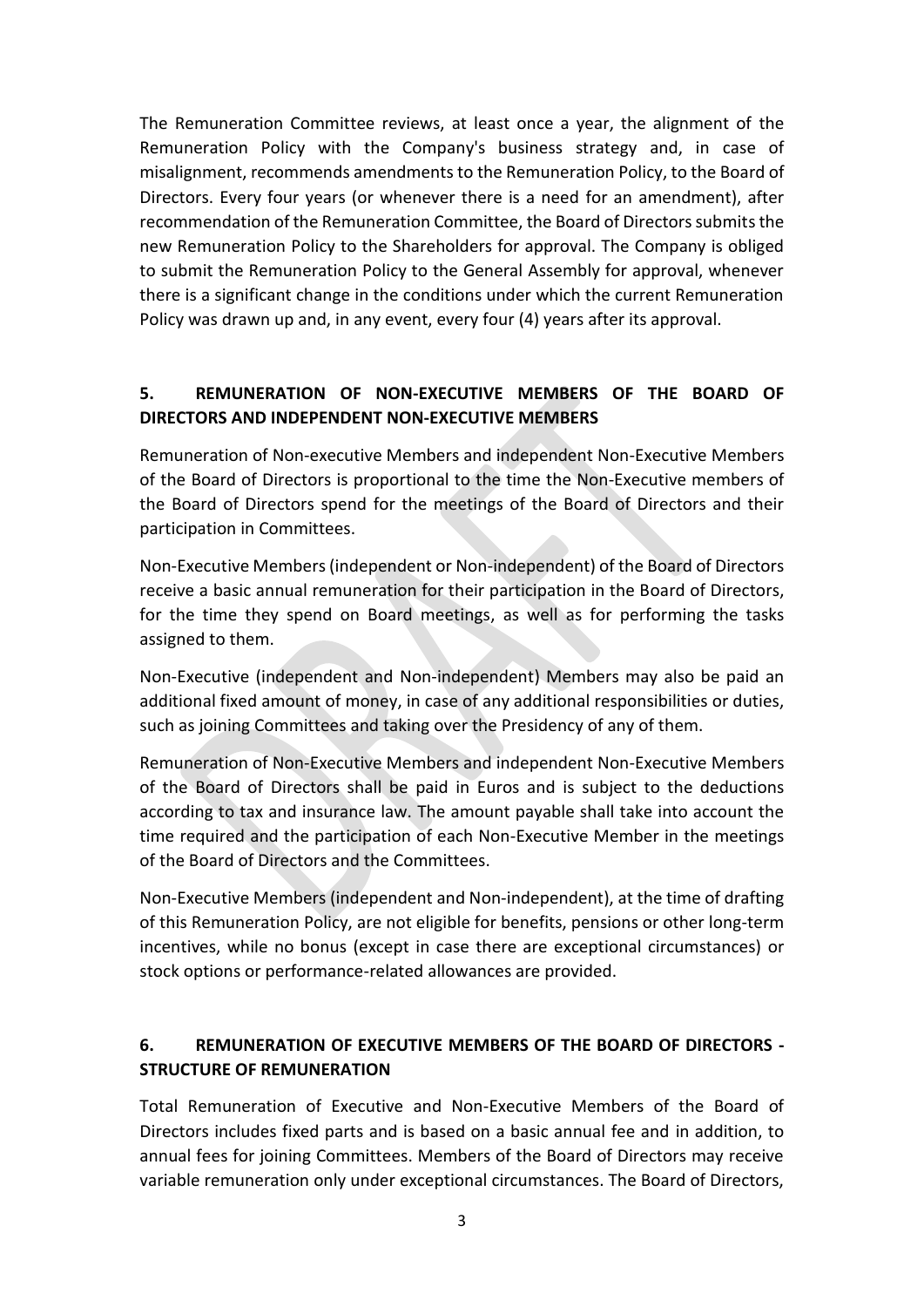after recommendation of the Remuneration Committee, decides on the appropriateness of granting a remuneration due to exceptional circumstances.

At the time of drafting of this Remuneration Policy, the Executive Members of the Company's Board of Directors receive only fixed remuneration.

In particular, at the time of drafting this Remuneration Policy, the Company maintains an active employment contract with the Chief Executive Officer of the Company, the essential elements of which, in accordance with paragraph 1, case g) of Article 111, of Law 4548/2018, are the following:

| <b>Employment</b><br>Contract                                                    | Contract<br>length | Deadline for<br>warning | <b>Retirement</b> | <b>Contract termination</b><br>conditions                                                                                                                                                                                              |
|----------------------------------------------------------------------------------|--------------------|-------------------------|-------------------|----------------------------------------------------------------------------------------------------------------------------------------------------------------------------------------------------------------------------------------|
| with<br><b>Executive</b><br><b>Member of</b><br>the Board of<br><b>Directors</b> |                    |                         |                   | <b>Payment on contract</b><br>termination                                                                                                                                                                                              |
|                                                                                  | Indefinite         | No provision            | No provision      | Each party can notify for<br>termination of the<br>contract with no time<br>restrictions. In case of<br>notification for contract<br>termination on behalf of<br>the Company, a<br>severance pay,<br>according to the law, is<br>owed. |

Fixed remuneration of the Members of the Board of Directors is paid in 12 monthly equal installments for each full year of service or proportionally, in any other case. The amounts are subject to insurance and tax deductions.

The total remuneration must be within the limits approved by the Annual Ordinary General Assembly of Shareholders.

### **6.1. Fixed remuneration**

Fixed remuneration is structured in order to attract and retain capable Company Executives, who possess the characteristics the Company needs. Competitiveness of remuneration is ensured by monitoring, through regural surveys, of the remuneration of the whole greek market.

The level of fixed remuneration is determined in accordance with the rule of "the appropriate remuneration to the appropriate person for the appropriate role", taking into account the responsibilities and duties, as well as the knowledge and experience required to fulfill the above expectations, while ensuring that the Company does not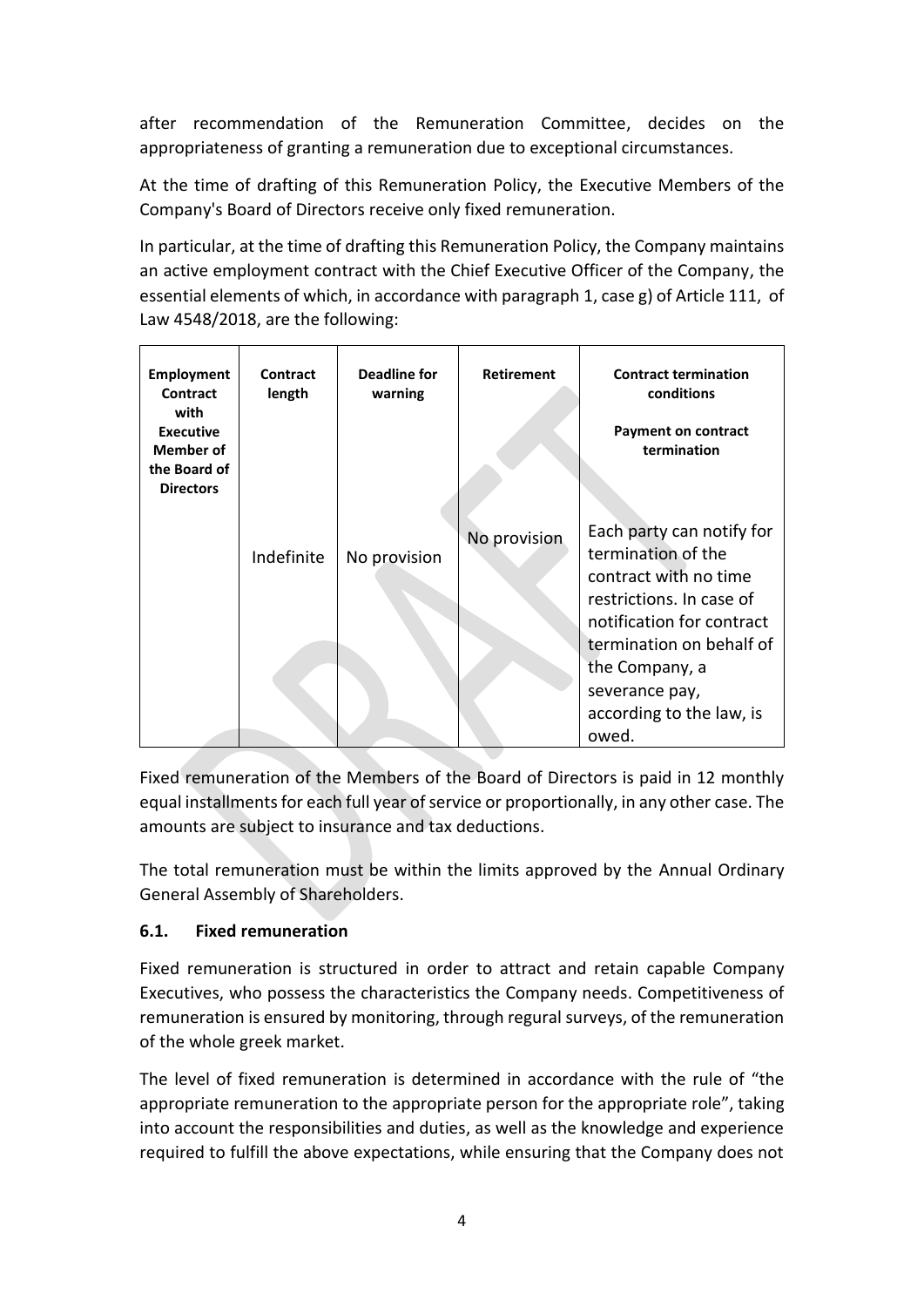make excessive payments and that, in any event, long-term interests and viability are not being put at risk.

The factors that are taken into account when determining the fixed remuneration of the Members of the Board of Directors are:

- the existing experience
- responsibilities and functional requirements of the job
- the level of responsibility required for the job
- academic background of Executives
- the potential of executives according to their dynamics.
- the importance of the job in the job market
- the balance of wages within the Company
- the need to retain in the Company people with experience, skills and professional abilities
- the economic situation in Greece
- the annual budget of the Company
- current labor legislation
- any specific terms and conditions of the individual employment contract

The aim is that the remuneration provided, safeguards and serves basic principles of Remuneration Policy, such as performance increase, fairness and competitiveness, and at the same time, to promote the long-term viability of the Company, taking into account the performance and capabilities of the Members of the Board of Directors, as well as the remuneration of similar jobs in simular companies in the domestic market, as reflected in relevant pay surveys, so that valuable Executives remain and evolve within the Company and new valuable Executives be attracted.

### **7. EXPENSES**

The Members of the Company's Board of Directors may incur further expenses in order to fulfil their duties, as, indicatively, expenses for travelling, moving, booking hotels, or any other kind of expenses that arise during the fulfilment of their duties, expenses that the company will reimburse, provided that the necessary supporting documents are presented.

Concerning the present Policy, the Remuneration Committee may decide the guidelines and procedures as to the time, the form and the additional details of claim and approval of the expenses.

### **8. DEROGATIONS FROM THE REMUNERATION POLICY**

In exceptional cases, a derogation from the approved Remuneration Policy may be provisionally granted, on the condition that there is a suggestion to the Board of Director by the Remuneration Committee and that it applies only to specific parts of